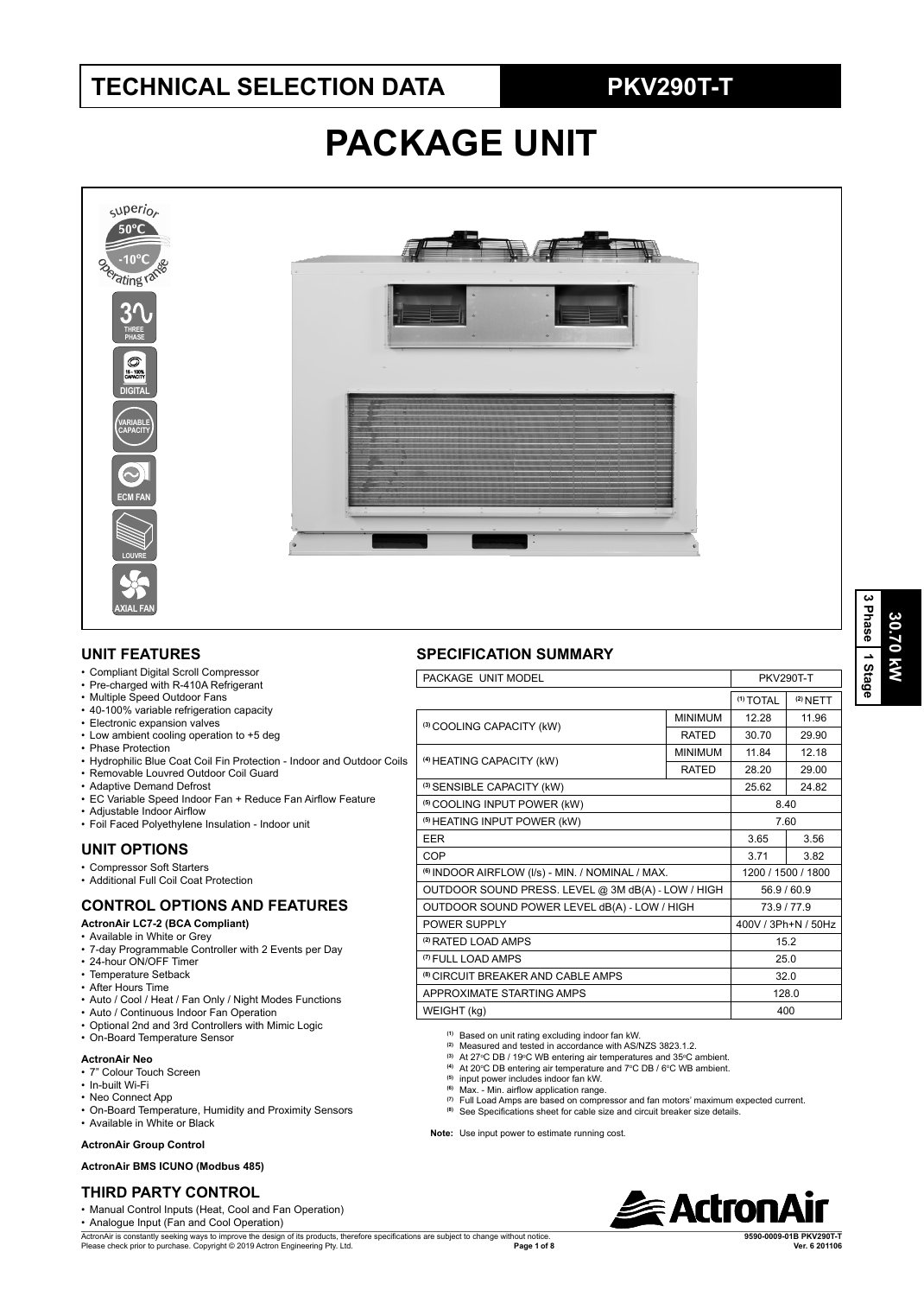# **CAPACITY SELECTION DATA PKV290T-T**

**COOLING PERFORMANCE**

#### **AIR ENTERING TOTAL**<br> **OUTDOOR | INDOOR CAPACIT CAPACITY kW TOTAL SENSIBLE CAPACITY - kW OUTDOOR INDOOR AT DB TEMPERATURE ONTO INDOOR COIL - 0 C DB - 0 WB - °C**<br>16 **C 20 21 22 23 24 25 26 27 28 29 30 25** 16 | 32.13 | 19.55 | 21.43 | 23.29 | 25.12 | 26.91 | 28.40 17 | 32.13 | 17.71 | 19.52 | 21.40 | 23.26 | 25.11 | 26.90 | 28.51 18 | 32.79 | 15.74 | 17.66 | 19.48 | 21.37 | 23.23 | 25.05 | 26.91 | 28.61 | 30.13 19 | 33.61 | 13.74 | 15.70 | 17.65 | 19.43 | 21.31 | 23.18 | 25.03 | 26.87 | 28.60 | 30.21 | 31.62 20 34.38 11.68 13.67 15.63 17.59 19.38 21.25 23.11 24.98 26.82 28.59 30.25 21 35.37 11.63 13.59 15.58 17.50 19.28 21.21 23.05 24.88 26.76 28.54 22 36.27 11.59 13.52 15.51 17.45 19.37 21.11 22.97 24.84 26.68 **30** 16 | 31.00 | 19.01 | 20.87 | 22.72 | 24.53 | 26.24 | 27.56 17 | 30.95 | 17.16 | 18.97 | 20.86 | 22.71 | 24.52 | 26.28 | 27.88 18 | 31.52 | 15.21 | 17.15 | 18.91 | 20.81 | 22.66 | 24.49 | 26.30 | 27.99 | 29.30 19 32.18 13.22 15.18 17.11 18.90 20.77 22.64 24.46 26.27 28.01 29.56 20 32.98 11.19 13.17 15.14 17.06 18.85 20.73 22.59 24.42 26.24 28.02 29.65 21 33.94 11.12 13.09 15.06 17.01 18.81 20.65 22.53 24.40 26.19 27.96 22 34.79 11.06 13.02 14.99 16.93 18.71 20.58 22.46 24.32 26.12 **35** 16 29.79 18.40 20.27 22.12 23.90 25.51 17 29.79 16.58 18.39 20.25 22.09 23.89 25.60 27.08 18 | 30.18 | 14.65 | 16.55 | 18.34 | 20.22 | 22.06 | 23.87 | 25.64 | 27.30 19 **30.70** 12.64 14.60 16.54 18.30 20.19 22.05 23.87 **25.62** 27.34 28.66 20 31.52 10.63 12.60 14.56 16.49 18.27 20.13 21.99 23.81 25.60 27.36 28.95 21 | 32.32 | | 10.59 | 12.56 | 14.52 | 16.42 | 18.23 | 20.06 | 21.94 | 23.74 | 25.57 | 27.34 22 33.12 10.54 12.49 14.43 16.39 18.15 20.00 21.85 23.70 25.54 **40** 16 28.31 17.70 19.59 21.38 23.12 24.56 17 | 28.34 | 15.82 | 17.69 | 19.56 | 21.37 | 23.17 | 24.77 18 28.53 13.99 15.90 17.66 19.55 21.38 23.14 24.85 26.28 19 | 29.00 | 11.99 | 13.95 | 16.01 | 17.62 | 19.50 | 21.36 | 23.13 | 24.89 | 26.48 20 | 29.68 | 10.00 | 11.98 | 13.93 | 15.82 | 17.59 | 19.45 | 21.30 | 23.11 | 24.86 | 26.55 | 27.94 21 30.43 9.96 11.92 13.87 15.78 17.55 19.38 21.25 23.08 24.82 26.57 22 31.19 9.90 11.87 13.80 15.73 17.50 19.31 21.18 23.00 24.81 **45** 16 26.72 16.94 18.84 20.60 22.26 17 | 26.75 | 15.09 | 16.95 | 18.79 | 20.61 | 22.32 | 23.73 18 26.75 13.28 15.09 16.92 18.77 20.61 22.33 23.95 19 | 27.16 | 11.33 | 13.23 | 15.03 | 16.91 | 18.76 | 20.58 | 22.35 | 24.03 | 25.34 20 | 27.76 | 9.32 | 11.27 | 13.22 | 15.11 | 16.87 | 18.69 | 20.54 | 22.33 | 24.05 | 25.62 21 28.45 9.28 11.24 13.17 15.08 16.83 18.66 20.48 22.33 24.06 25.69 22 | 29.24 | | 9.23 | 11.18 | 13.14 | 15.02 | 16.78 | 18.63 | 20.44 | 22.25 | 24.00 **50** 16 24.96 16.14 18.02 19.71 21.13 17 24.99 14.30 16.13 18.00 19.74 21.35 18 24.99 12.52 14.29 16.12 17.96 19.76 21.44 19 25.18 10.57 12.48 14.28 16.12 17.94 19.76 21.46 22.99 20 25.68 8.60 10.53 12.45 14.25 16.08 17.89 19.70 21.47 23.11 21 26.31 8.55 10.51 12.43 14.29 16.04 17.84 19.69 21.49 23.14 24.62 22 | 26.99 | | 8.49 | 10.45 | 12.38 | 14.25 | 16.00 | 17.83 | 19.65 | 21.42 | 23.14

# **HEATING PERFORMANCE WB TEMP ON OD COIL- 0 C**

| <b>WB TEMP</b><br>ON OD | TOTAL HEATING CAPACITY - kW<br>AT DB ENTERING INDOOR - °C |           |       |       |       |           |       |       |       |       |  |  |
|-------------------------|-----------------------------------------------------------|-----------|-------|-------|-------|-----------|-------|-------|-------|-------|--|--|
| COIL- °C                |                                                           | 16        |       | 18    |       | 20        |       | 22    | 24    |       |  |  |
|                         | ΤН                                                        | <b>IH</b> | ΤН    | ıн    | ΤН    | <b>IH</b> | TН    | IH.   | TН    | IH.   |  |  |
| $-10$                   | 17.77                                                     | 17.06     | 17.70 | 16.99 | 17.62 | 16.92     | 17.52 | 16.82 | 17.45 | 16.75 |  |  |
| -8                      | 18.96                                                     | 18.02     | 18.86 | 17.92 | 18.76 | 17.82     | 18.66 | 17.73 | 18.56 | 17.63 |  |  |
| $-6$                    | 20.18                                                     | 18.97     | 20.05 | 18.85 | 19.95 | 18.75     | 19.90 | 18.71 | 19.80 | 18.61 |  |  |
| $-4$                    | 21.47                                                     | 19.75     | 21.32 | 19.61 | 21.27 | 19.57     | 21.14 | 19.45 | 21.01 | 19.33 |  |  |
| $-2$                    | 22.89                                                     | 20.37     | 22.73 | 20.23 | 22.58 | 20.10     | 22.43 | 19.96 | 22.30 | 19.85 |  |  |
| $\Omega$                | 24.25                                                     | 21.34     | 24.08 | 21.19 | 23.97 | 21.10     | 23.80 | 20.94 | 23.65 | 20.81 |  |  |
| $\overline{2}$          | 25.62                                                     | 23.31     | 25.42 | 23.13 | 25.21 | 22.94     | 25.04 | 22.78 | 24.86 | 22.62 |  |  |
| 4                       | 27.11                                                     | 27.11     | 26.83 | 26.83 | 26.68 | 26.68     | 26.50 | 26.50 | 26.30 | 26.30 |  |  |
| 6                       | 28.68                                                     | 28.68     | 28.43 | 28.43 | 28.20 | 28.20     | 27.97 | 27.97 | 27.80 | 27.80 |  |  |
| 8                       | 30.30                                                     | 30.30     | 30.02 | 30.02 | 29.77 | 29.77     | 29.54 | 29.54 | 29.31 | 29.31 |  |  |
| 10                      | 31.97                                                     | 31.97     | 31.69 | 31.69 | 31.41 | 31.41     | 31.16 | 31.16 | 30.91 | 30.91 |  |  |
| 12                      | 33.72                                                     | 33.72     | 33.41 | 33.41 | 33.11 | 33.11     | 32.81 | 32.81 | 32.53 | 32.53 |  |  |
| 14                      | 35.51                                                     | 35.51     | 35.18 | 35.18 | 34.86 | 34.86     | 34.53 | 34.53 | 34.22 | 34.22 |  |  |
| 16                      | 37.39                                                     | 37.39     | 37.01 | 37.01 | 36.65 | 36.65     | 36.30 | 36.30 | 35.94 | 35.94 |  |  |
| 18                      | 39.31                                                     | 39.31     | 38.90 | 38.90 | 38.50 | 38.50     | 38.09 | 38.09 | 37.71 | 37.71 |  |  |

**TH -** Total Heating Capacity (kW).  **IH -** Integrated Heating Capacity (kW) Includes defrost losses.

### **AIRFLOW CORRECTION MULTIPLIER**

| % VARIATION                    | $-20%$ | $-15%$ | $-10%$ | $-5%$ | <b>NOMINAL</b> | $+5%$ | $+10%$ | $+15%$ | $+20%$ |
|--------------------------------|--------|--------|--------|-------|----------------|-------|--------|--------|--------|
| <b>INDOOR AIRFLOW</b><br>(1/s) | 1200   | 1275   | 1350   | 1425  | 1500           | 1575  | 1650   | 1725   | 1800   |
| TOTAL COOLING                  | 0.962  | 0.973  | 0.982  | 0.999 | 1.000          | .008  | 1.015  | 1.023  | .029   |
| <b>SENSIBLE COOLING</b>        | 1.184  | 0.922  | 0.948  | 0.973 | 1.000          | 1.025 | .050   | 1.074  | .097   |
| <b>HEATING FACTOR</b>          | 0.988  | 0.991  | 0.995  | 0.998 | 1.000          | .002  | .005   | .007   | .009   |
|                                |        |        |        |       |                |       |        |        |        |

#### **NOTES:**

1. No allowance has been made for the effect of indoor fan motor.

2. Selection tables are based on nominal airflows.

Correction factors must be applied for selection away from these conditions.

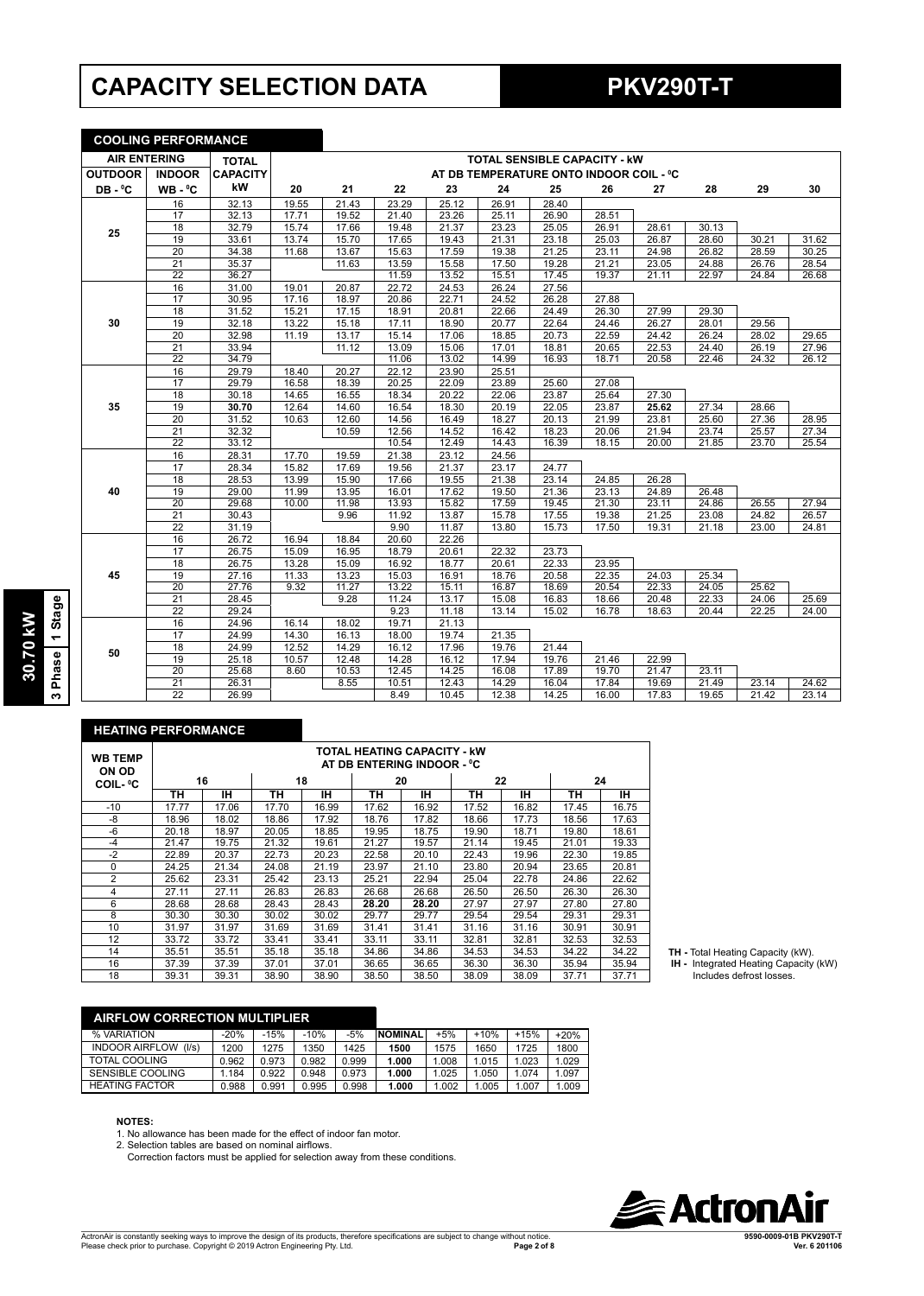## **APPLICATION RANGE (COMPRESSOR ON)**

|                | <b>EXTERNAL STATIC PRESSURE (Pa)</b> |     |       |      |       |      |       |      |       |      |       |      |
|----------------|--------------------------------------|-----|-------|------|-------|------|-------|------|-------|------|-------|------|
| <b>AIRFLOW</b> | 50                                   |     |       | 100  |       | 150  | 200   |      | 250   |      | 300   |      |
| (I/s)          | % PWM                                | W   | % PWM | W    | % PWM | W    | % PWM | W    | % PWM | W    | % PWM | W    |
| 1200           | 33                                   | 333 | 38    | 452  | 42    | 557  | 46    | 668  | 50    | 787  | 54    | 905  |
| 1250           | 36                                   | 380 | 40    | 480  | 44    | 585  | 48    | 698  | 52    | 821  | 56    | 950  |
| 1300           | 38                                   | 408 | 42    | 508  | 47    | 642  | 51    | 760  | 54    | 859  | 60    | 1003 |
| 1350           | 40                                   | 434 | 45    | 559  | 49    | 670  | 53    | 794  | 57    | 919  | 62    | 1069 |
| 1400           | 43                                   | 484 | 47    | 587  | 51    | 700  | 55    | 826  | 60    | 981  | 66    | 1107 |
| 1450           | 45                                   | 507 | 50    | 639  | 54    | 763  | 58    | 886  | 63    | 1037 | 71    | 1171 |
| 1500           | 48                                   | 559 | 52    | 671  | 57    | 822  | 61    | 943  | 66    | 1091 | 74    | 1225 |
| 1550           | 51                                   | 612 | 55    | 730  | 59    | 848  | 64    | 1000 | 69    | 1156 | 78    | 1292 |
| 1600           | 53                                   | 641 | 58    | 785  | 62    | 903  | 67    | 1060 | 72    | 1205 | 83    | 1355 |
| 1650           | 56                                   | 694 | 61    | 838  | 66    | 989  | 70    | 1121 | 75    | 1276 | 88    | 1426 |
| 1700           | 59                                   | 750 | 64    | 890  | 69    | 1048 | 73    | 1181 | 79    | 1344 | 93    | 1500 |
| 1750           | 62                                   | 797 | 67    | 945  | 72    | 1106 | 77    | 1271 | 83    | 1414 | 99    | 1551 |
| 1800           | 66                                   | 877 | 70    | 1000 | 75    | 1163 | 79    | 1316 | 88    | 1497 |       |      |

# **REDUCED AIRFLOW \*(COMPRESSOR OFF)**

|                | <b>EXTERNAL STATIC PRESSURE (Pa)</b> |     |                             |     |       |     |       |     |       |     |       |     |
|----------------|--------------------------------------|-----|-----------------------------|-----|-------|-----|-------|-----|-------|-----|-------|-----|
| <b>AIRFLOW</b> | 50                                   |     | 100                         |     | 150   |     | 200   |     | 250   |     | 300   |     |
| (1/s)          | % PWM                                | W   | % PWM                       | W   | % PWM | W   | % PWM | W   | % PWM | W   | % PWM | W   |
| 350            |                                      |     |                             |     |       |     |       |     |       |     | 21    | 333 |
| 400            |                                      |     |                             |     |       |     |       |     | 20    | 295 | 23    | 372 |
| 450            |                                      |     |                             |     |       |     |       |     | 22    | 331 | 24    | 381 |
| 500            |                                      |     |                             |     |       |     | 21    | 291 | 23    | 340 | 26    | 408 |
| 550            |                                      |     | <b>MOTOR / BLOWER LIMIT</b> |     |       |     | 22    | 301 | 25    | 371 | 28    | 439 |
| 600            |                                      |     |                             |     | 20    | 242 | 23    | 310 | 27    | 406 | 30    | 480 |
| 650            |                                      |     |                             |     | 22    | 274 | 25    | 341 | 28    | 418 | 32    | 521 |
| 700            |                                      |     |                             |     | 23    | 282 | 26    | 351 | 30    | 452 | 34    | 555 |
| 750            |                                      |     | 21                          | 226 | 24    | 290 | 28    | 385 | 31    | 460 | 35    | 561 |
| 800            |                                      |     | 22                          | 233 | 26    | 320 | 30    | 416 | 33    | 493 | 37    | 592 |
| 850            | 20                                   | 179 | 24                          | 260 | 28    | 351 | 31    | 423 | 35    | 524 | 39    | 621 |
| 900            | 21                                   | 186 | 25                          | 265 | 29    | 357 | 33    | 454 | 37    | 563 | 41    | 675 |
| 950            | 23                                   | 212 | 27                          | 294 | 31    | 386 | 35    | 483 | 40    | 622 | 43    | 710 |
| 1000           | 25                                   | 235 | 29                          | 321 | 33    | 414 | 38    | 542 | 42    | 656 | 45    | 744 |
| 1050           | 27                                   | 261 | 31                          | 347 | 35    | 440 | 40    | 574 | 44    | 689 | 48    | 804 |
| 1100           | 29                                   | 286 | 33                          | 374 | 37    | 472 | 42    | 606 | 46    | 719 | 50    | 831 |
| 1150           | 31                                   | 310 | 35                          | 398 | 39    | 502 | 44    | 637 | 48    | 754 | 52    | 874 |

#### **NOTES:**

**\***Reduced fan airflow is the airflow during compressor OFF operation (optional feature)

**W** = Indoor Fan Power, Watts

**PWM** = Pulse Width Modulation Setting, % PWM (Adjustable through NEO / LC7-2 Control Interface or Outdoor Board)

|                             | Default Fan Speed Value at 100 Pa |  |               |                              |
|-----------------------------|-----------------------------------|--|---------------|------------------------------|
| <b>Default PWM</b><br>Speed |                                   |  |               | <b>Indoor Fan PWM Limits</b> |
| High PWM (%)                | 70 (adjustable)                   |  | High PWM (%)  | 99                           |
| Medium PWM (%)              | 52 (adjustable)                   |  | Low PWM $(%)$ | 33                           |
| Low PWM $(\%)$              | 38 (adjustable)                   |  |               |                              |

| <b>Indoor Fan PWM Limits</b> |    |  |  |  |  |  |  |  |
|------------------------------|----|--|--|--|--|--|--|--|
| High PWM (%)                 | 99 |  |  |  |  |  |  |  |
| Low PWM $(\%)$               | 33 |  |  |  |  |  |  |  |



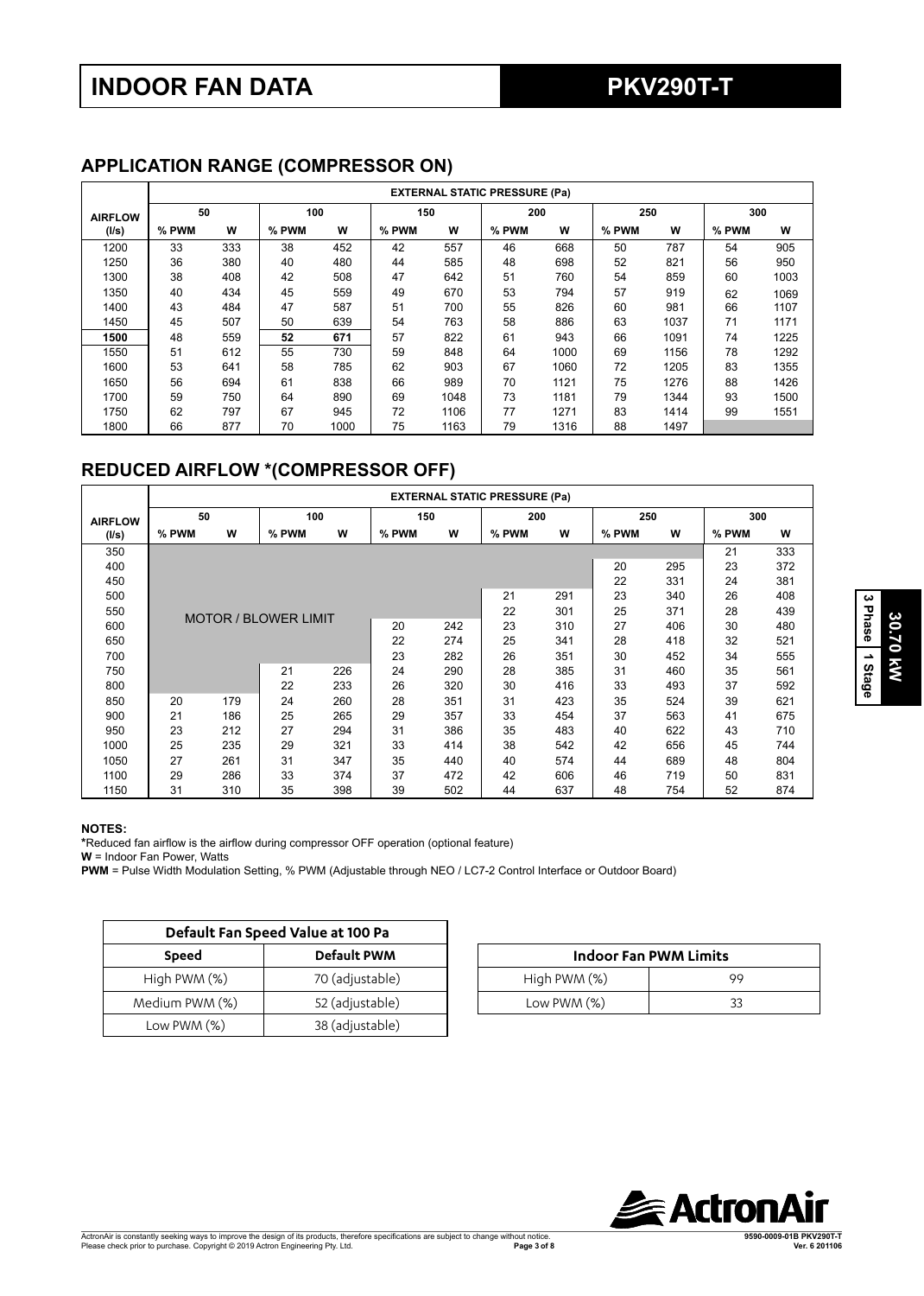# **INDOOR FAN CURVE PKV290T-T**

**30.70 kW 3 Phase 1 Stage**

30.70 kW

3 Phase 1 Stage



ActronAir is constantly seeking ways to improve the design of its products, therefore specifications are subject to change without notice.<br>Please check prior to purchase. Copyright © 2019 Actron Engineering Pty. Ltd. **Page 4 of 8 Ver. 6 201106** **9590-0009-01B PKV290T-T**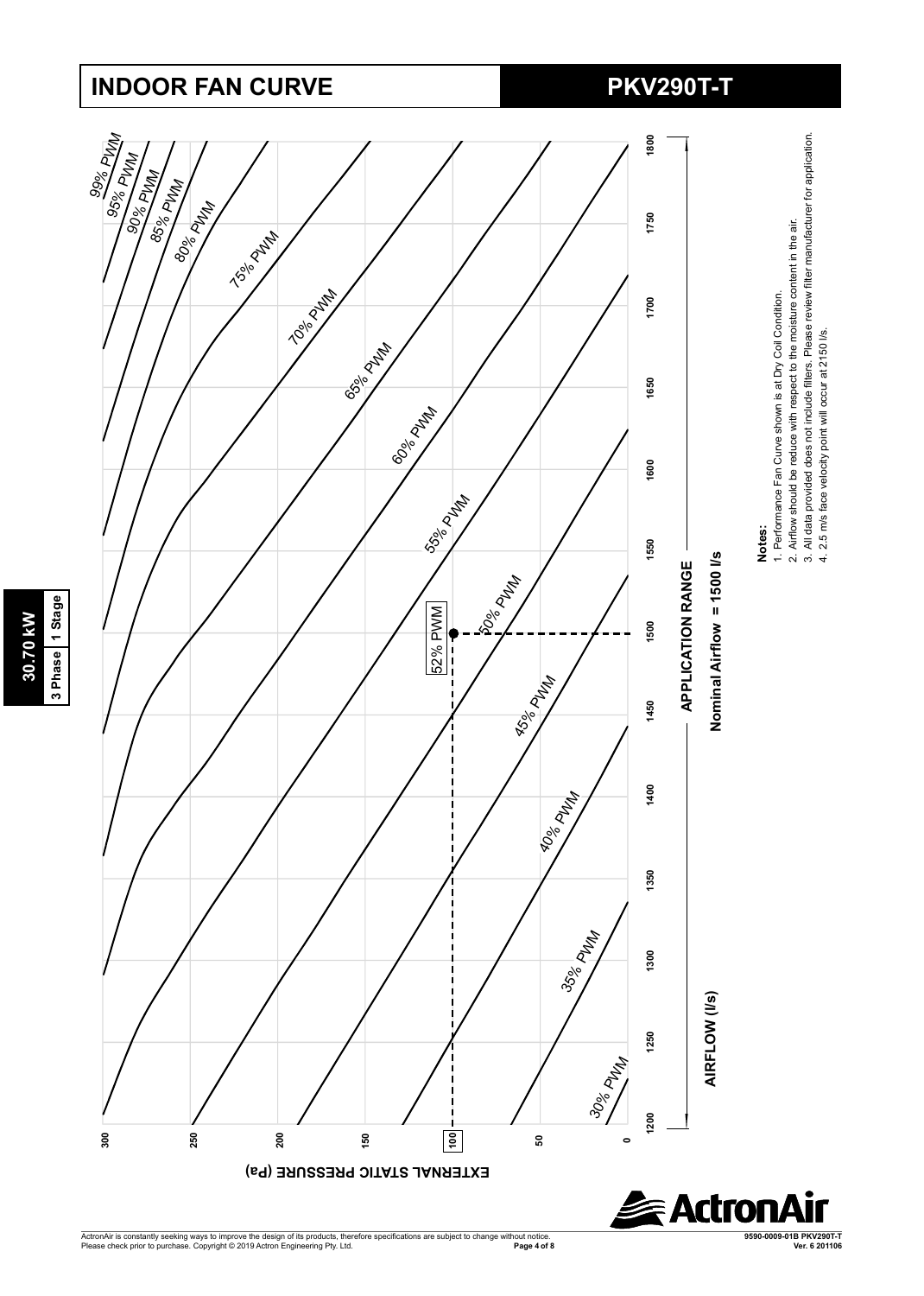# **UNIT DIMENSIONS PKV290T-T**



**See Actro** 

OUTDOOR COIL

 $\overline{c}$ 

合合合

 $\psi\psi\psi$ 

750 mm SERVICE CLEARANCE AND AIRFLOW ALLOWANCE

COMP COMP

**介介** 

(COMP. AND ELECT. CTRL)

。<br>D<br>D

HEIGHT CLEARANCE = 1500

**30.70 kW**

30.70 KW

**3 Phase**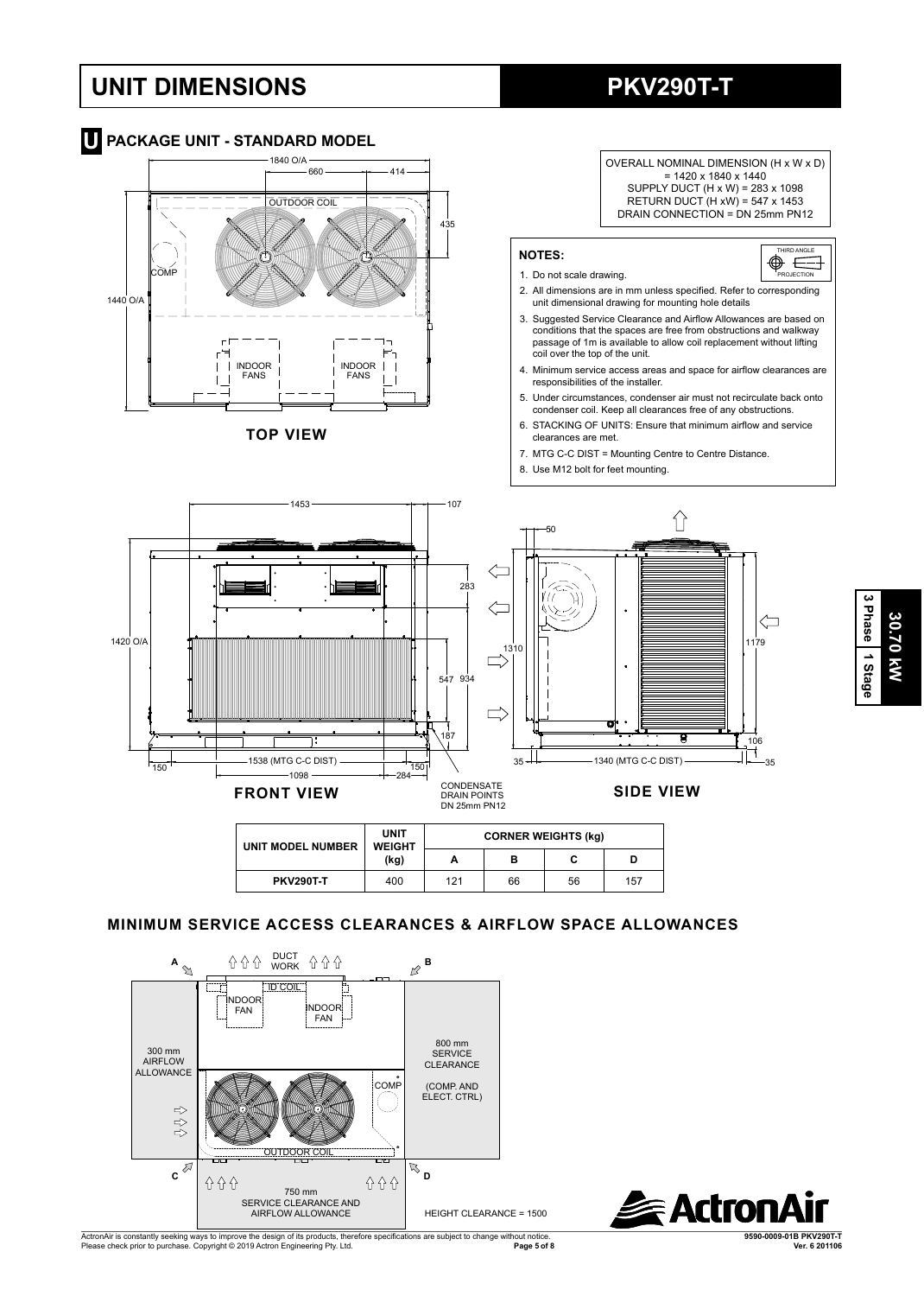## **Outdoor Radiated**

## **Sound Power**

## **Level (SWL)**

| <b>Fan Speed</b> | <b>Sound Power Level</b><br>dB(A) | Octave Band Centre Frequency (Hz), dB |      |      |      |      |      |      |  |
|------------------|-----------------------------------|---------------------------------------|------|------|------|------|------|------|--|
|                  |                                   | 125                                   | 250  | 500  | 1k   | 2k   | 4k   | 8k   |  |
| LOW              | 73.9                              | 72.1                                  | 71.9 | 71.5 | 68.5 | 65.1 | 64.1 | 60.6 |  |
| High             | 77.9                              | 75.9                                  | 75.7 | 75.2 | 72.5 | 69.5 | 67.9 | 64.6 |  |

## **Indoor Outlet**

# **Sound Power**

**Level (SWL)**

**NOTE:**

| <b>Airflow</b> | <b>Airflow</b><br>Li/s | Sound<br><b>Power</b><br>Level<br>dB(A) | Octave Band Centre Frequency (Hz), dB |      |      |      |      |      |      |  |  |
|----------------|------------------------|-----------------------------------------|---------------------------------------|------|------|------|------|------|------|--|--|
| <b>Setting</b> |                        |                                         | 125                                   | 250  | 500  | 1k   | 2k   | 4k   | 8k   |  |  |
| Nominal        | 1500                   | 74.9                                    | 75.5                                  | 71.9 | 73.4 | 69.3 | 66.3 | 63.7 | 56.8 |  |  |

## **OUTDOOR RADIATED INDOOR OUTLET**





# **Actro**

ActronAir is constantly seeking ways to improve the design of its products, therefore specifications are subject to change without notice.<br>Please check prior to purchase. Copyright © 2019 Actron Engineering Pty. Ltd. **Page 6 of 8 Ver. 6 201106**

Radiated sound power levels are based on ISO 3743-1.

**9590-0009-01B PKV290T-T**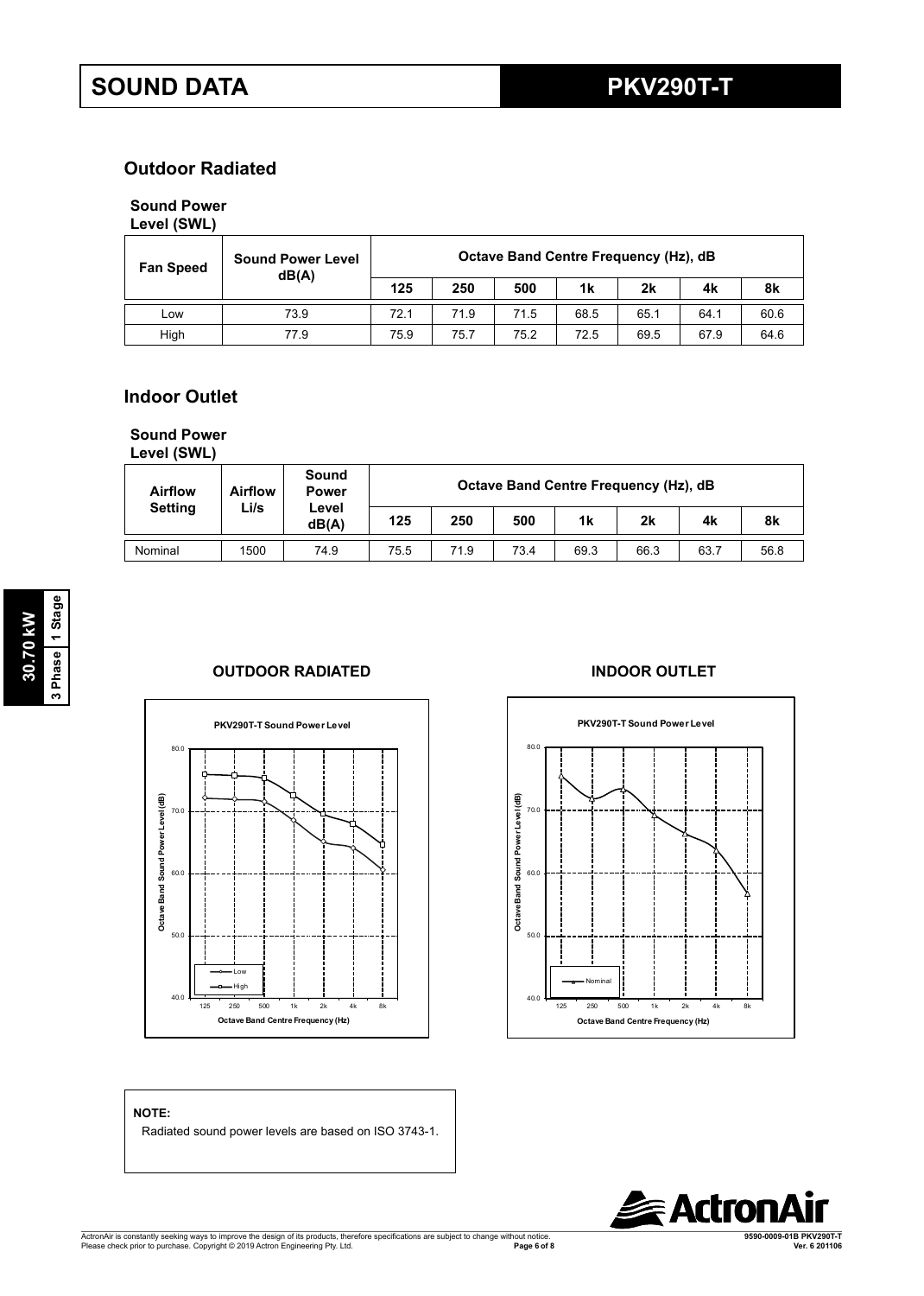# **SPECIFICATIONS PKV290T-T**

| <b>CONSTRUCTION</b>                                                                                                                  | <b>COMPRESSOR</b>                                                                         |                                                                                                 |      |                                                                                    |                                 |                                                                                              |  |
|--------------------------------------------------------------------------------------------------------------------------------------|-------------------------------------------------------------------------------------------|-------------------------------------------------------------------------------------------------|------|------------------------------------------------------------------------------------|---------------------------------|----------------------------------------------------------------------------------------------|--|
| <b>CABINET BASE</b>                                                                                                                  | 1.9 mm Galvanised Steel                                                                   | NUMBER PER UNIT x TYPE                                                                          |      |                                                                                    |                                 | 1 x Digital Scroll (Hermetic)                                                                |  |
| <b>CABINET TOP AND SIDES</b>                                                                                                         | 0.9 - 1.6 mm Galvanized Steel                                                             | <b>FULL LOAD AMPS</b>                                                                           |      |                                                                                    | 20.0                            |                                                                                              |  |
| <b>SURFACE FINISH</b>                                                                                                                | 65 µ Baked Polyester Powder Coat                                                          | <b>LOCKED ROTOR AMPS</b>                                                                        |      |                                                                                    | 128.0                           |                                                                                              |  |
| <b>INSULATION</b>                                                                                                                    |                                                                                           | <b>STARTING METHOD</b><br>D.O.L. (optional soft starter)                                        |      |                                                                                    |                                 |                                                                                              |  |
| <b>TYPE</b>                                                                                                                          | Foil Faced Polyethylene                                                                   | <b>REFRIGERATION SYSTEM</b>                                                                     |      |                                                                                    |                                 |                                                                                              |  |
| <b>ELECTRICAL</b>                                                                                                                    |                                                                                           | <b>REFRIGERANT TYPE</b><br><b>R-410A</b>                                                        |      |                                                                                    |                                 |                                                                                              |  |
| POWER SUPPLY - 50 Hz                                                                                                                 | 400 Volts x 3 Phase + Neutral                                                             | <b>EXPANSION CONTROL</b><br><b>Direct Expansion Orifice</b>                                     |      |                                                                                    |                                 |                                                                                              |  |
| <b>VOLTAGE RANGE (min - max)</b>                                                                                                     | 380V - 440V                                                                               | FACTORY CHARGE (grams)                                                                          |      |                                                                                    | 8,500                           |                                                                                              |  |
| FULL LOAD AMPS * - (L1 / L2 / L3)                                                                                                    | 23.4 / 25.0 / 24.2                                                                        | <b>PROTECTION DEVICES</b>                                                                       |      |                                                                                    |                                 |                                                                                              |  |
| <b>RATED LOAD AMPS**</b>                                                                                                             | 15.2                                                                                      | HIGH PRESSURE CUTOUT SWITCH                                                                     |      |                                                                                    |                                 | Nonadjustable (Automatic Reset)                                                              |  |
| APPROX. STARTING AMPS                                                                                                                | 128.0                                                                                     | LOW PRESSURE CUTOUT SWITCH                                                                      |      |                                                                                    |                                 | Nonadjustable (Automatic Reset)                                                              |  |
| <b>IP RATING</b>                                                                                                                     | <b>IP44</b>                                                                               | COMPRESSOR MOTOR TEMP.                                                                          |      |                                                                                    | <b>Internal Thermal Cut-Out</b> |                                                                                              |  |
| IMPORTANT - The local electricity authority may require limits on starting current and                                               |                                                                                           | INDOOR FAN OVERLOAD                                                                             |      |                                                                                    | Internal Thermal Cut-Out        |                                                                                              |  |
| voltage drop, please check prior to purchase.                                                                                        |                                                                                           | OUTDOOR FAN OVERLOAD                                                                            |      |                                                                                    | Internal Thermal Cut-Out        |                                                                                              |  |
|                                                                                                                                      | * Full Load Amps are based on compressor and fan motor's maximum expected current.        | <b>SUMP HEATER WATTS</b>                                                                        |      |                                                                                    |                                 | 50.0 W during Comp. Off Cycle                                                                |  |
| ** Rated Load Amps are measured and tested in accordance with AS/NZS3823.1.2.                                                        |                                                                                           | <b>ELECTRIC CONTROLS</b>                                                                        |      |                                                                                    |                                 |                                                                                              |  |
| <b>CABLE SIZE &amp; CIRCUIT BREAKER SIZE</b><br>Suggested minimum cable size should be used as a guide only, refer to the accordance |                                                                                           | DEFROST METHOD                                                                                  |      |                                                                                    | Reverse Cycle                   |                                                                                              |  |
| details.                                                                                                                             | with the latest edition of the AS/NZS 3000 "Australian/New Zealand Wiring Rules" for more | <b>DEFROST TYPE</b>                                                                             |      |                                                                                    | <b>Adaptive Demand Defrost</b>  |                                                                                              |  |
| CABLE SIZE (MAIN LINE)                                                                                                               | 6.0mm <sup>2</sup> (SUGGESTED MINIMUM)                                                    | CONTROL CIRCUIT BREAKER                                                                         |      |                                                                                    | 10.0 Amps                       |                                                                                              |  |
| CIRCUIT BREAKER SIZE - AMPS                                                                                                          | 32.0                                                                                      | LC7 FIELD CONTROL WIRING                                                                        |      |                                                                                    | Cat5e UTP (AWG24) Data Cable    |                                                                                              |  |
|                                                                                                                                      | <b>OPERATING RANGE</b>                                                                    |                                                                                                 |      |                                                                                    |                                 |                                                                                              |  |
| <b>OUTDOOR COIL</b>                                                                                                                  |                                                                                           | It is essential that the unit is correctly sized for the application and operates within its    |      |                                                                                    |                                 |                                                                                              |  |
| <b>TUBE TYPE</b><br><b>FIN TYPE</b>                                                                                                  | Copper - Rifle Bore<br>Aluminium - Wave                                                   | recommended range of operating conditions as shown below.                                       |      |                                                                                    |                                 |                                                                                              |  |
|                                                                                                                                      | 2.46                                                                                      |                                                                                                 |      | <b>INDOOR</b><br><b>OUTDOOR</b>                                                    |                                 |                                                                                              |  |
| FACE AREA (m sqr)                                                                                                                    | 630                                                                                       | <b>MODE</b><br><b>RANGE</b>                                                                     |      | <b>AIR INTAKE</b><br><b>AIR INTAKE</b><br><b>TEMPERATURE</b><br><b>TEMPERATURE</b> |                                 |                                                                                              |  |
| FIN SPACING (per m)                                                                                                                  | Hydrophilic Blue Coat Coil Fin                                                            |                                                                                                 | Max. |                                                                                    | 30°C DB / 22°C WB               | 50°C DB                                                                                      |  |
| <b>COIL COATING</b>                                                                                                                  | Protection                                                                                | Cooling                                                                                         | Min. |                                                                                    | 20°C DB / 16°C WB               | 5°C DB                                                                                       |  |
| <b>OUTDOOR FAN</b>                                                                                                                   |                                                                                           | Heating                                                                                         | Max. |                                                                                    | 24°C DB                         | 19.5°C DB / 18°C WB                                                                          |  |
| NUMBER OF FANS x TYPE                                                                                                                | 2 x Axial                                                                                 |                                                                                                 | Min. |                                                                                    | 16°C DB                         | $-10^{\circ}$ C WB                                                                           |  |
| NUMBER OF BLADES PER FAN                                                                                                             | 4                                                                                         | <b>AIR FILTERS</b>                                                                              |      |                                                                                    |                                 |                                                                                              |  |
| DIAMETER (mm)                                                                                                                        | 560                                                                                       | All return air including fresh air must have adequate filters supplied and fitted by the        |      |                                                                                    |                                 |                                                                                              |  |
| <b>OUTPUT KW</b>                                                                                                                     | 0.37                                                                                      |                                                                                                 |      |                                                                                    |                                 | installing contractor. Filters must be located in accessible location between the return air |  |
| <b>MOTOR TYPE / DRIVE TYPE</b>                                                                                                       | 6 Pole External Rotor / Direct Drive                                                      | grille and the unit.<br>ActronAir does not supply or make any provisions for return air filter. |      |                                                                                    |                                 |                                                                                              |  |
| FAN SPEED CONTROL                                                                                                                    | 3 Speed via Capacitor                                                                     |                                                                                                 |      |                                                                                    |                                 |                                                                                              |  |
| The standard type outdoor fans fitted to this unit will accept up to 5Pa of external static                                          |                                                                                           | <b>UNIT COMPLIANCE</b>                                                                          |      |                                                                                    |                                 |                                                                                              |  |
| resistance.                                                                                                                          |                                                                                           | • AS/NZS 3823.2 (MEPS)<br>• AS/NZS 4755.3.1 (DRM1, 2 and 3)                                     |      |                                                                                    |                                 |                                                                                              |  |
| <b>INDOOR COIL</b>                                                                                                                   |                                                                                           | • AS/NZS CISPR 11, Group 1 Class A (EMC)                                                        |      |                                                                                    |                                 |                                                                                              |  |
| <b>TUBE TYPE</b>                                                                                                                     | Copper - Rifle Bore                                                                       |                                                                                                 |      |                                                                                    |                                 |                                                                                              |  |
| <b>FIN TYPE</b>                                                                                                                      | Aluminium - Wave                                                                          |                                                                                                 |      |                                                                                    |                                 |                                                                                              |  |
| FIN SPACING (per m)                                                                                                                  | 590                                                                                       |                                                                                                 |      |                                                                                    |                                 |                                                                                              |  |
| COIL COATING                                                                                                                         | Hydrophilic Blue Coat Coil Fin<br>Protection                                              |                                                                                                 |      |                                                                                    |                                 |                                                                                              |  |
| <b>INDOOR FAN</b>                                                                                                                    |                                                                                           |                                                                                                 |      |                                                                                    |                                 |                                                                                              |  |
| NUMBER OF FANS x TYPE                                                                                                                | 1 x Twin Deck Centrifugal EC Fan                                                          |                                                                                                 |      |                                                                                    |                                 |                                                                                              |  |
| DIAMETER / WIDTH (mm)                                                                                                                | 270 x 270                                                                                 |                                                                                                 |      |                                                                                    |                                 |                                                                                              |  |
| <b>INPUT KW TOTAL</b>                                                                                                                | 0.80                                                                                      |                                                                                                 |      |                                                                                    |                                 |                                                                                              |  |
| MOTOR TYPE / DRIVE TYPE                                                                                                              | Variable Speed EC Motor / Direct                                                          |                                                                                                 |      |                                                                                    |                                 |                                                                                              |  |
| FAN SPEED CONTROL                                                                                                                    | <b>Electronic Control</b>                                                                 |                                                                                                 |      |                                                                                    |                                 |                                                                                              |  |
|                                                                                                                                      |                                                                                           |                                                                                                 |      |                                                                                    |                                 |                                                                                              |  |

**3 Phase**